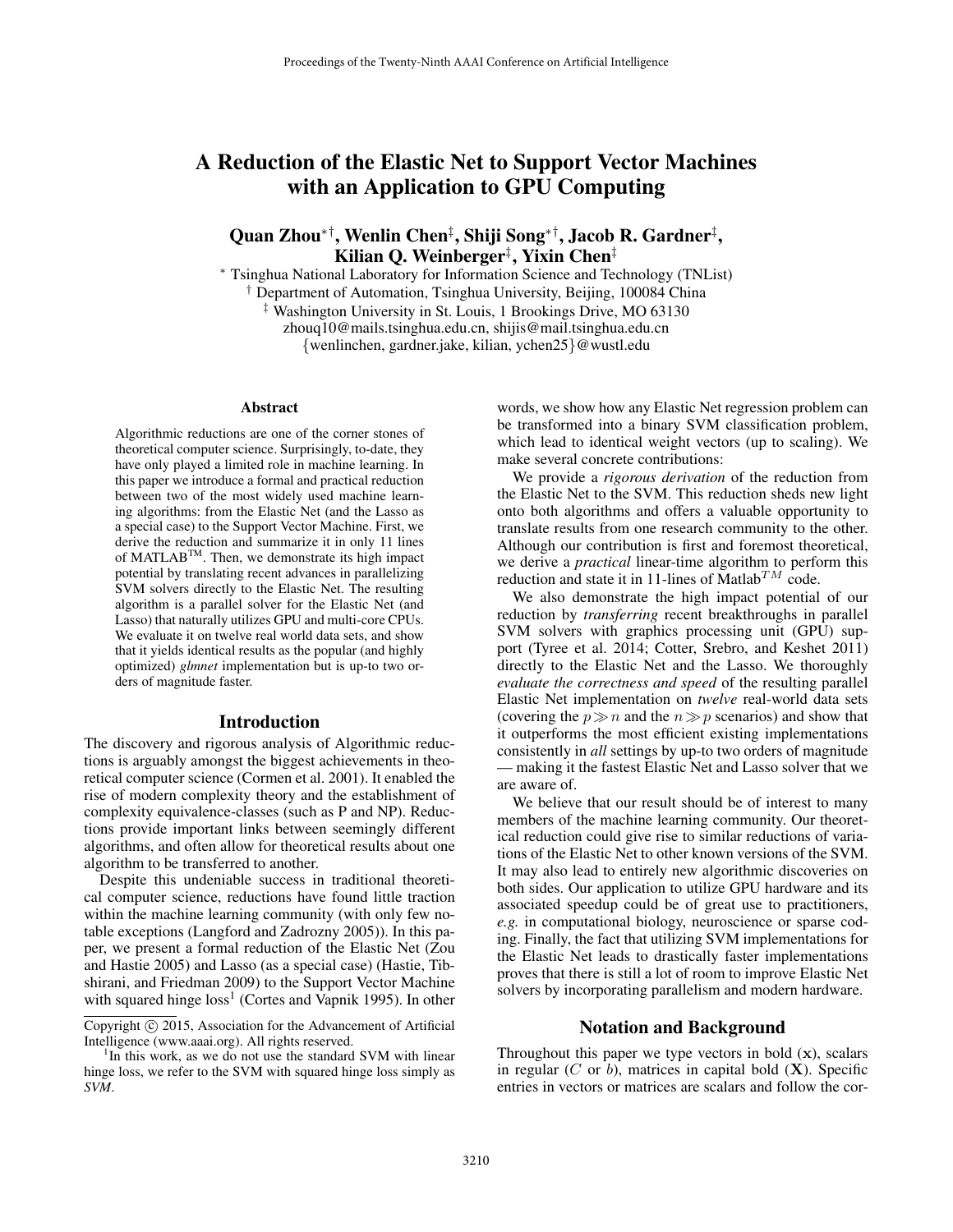responding convention, *i.e.* the  $i^{th}$  dimension of vector **x** is  $x_i$ . In contrast, depending on the context,  $\mathbf{x}^{(i)}$  refers to the  $i^{th}$  *column* in matrix **X** and  $x_i$  refers to the transpose of its  $i^{th}$  row. **1** is a column vector of all 1. In the remainder of this section we briefly review the Elastic Net and SVM. In derivations we highlight changes in equations in red.

Elastic Net. In the regression scenario we are provided with a data set  $\{(\mathbf{x}_i, y_i)\}_{i=1}^n$ , where each  $\mathbf{x}_i \in \mathcal{R}^p$  and the labels are real valued, *i.e.*  $y_i \in \mathcal{R}$ . Let  $\mathbf{y} = (y_1, \dots, y_n)^\top$ be the response vector and  $\mathbf{X} \in \mathbb{R}^{n \times p}$  be the design matrix where the (transposed)  $i^{th}$  row of **X** is  $x_i$ . As in (Zou and Hastie 2005), we assume throughout that the response vector is centered and all features are normalized.

The Elastic Net (Zou and Hastie 2005) learns a (sparse) linear model to predict  $y_i$  from  $x_i$  by minimizing the squared loss with L2-regularization and an L1-norm constraint,

$$
\min_{\boldsymbol{\beta} \in \mathcal{R}^p} \|\mathbf{X}\boldsymbol{\beta} - \mathbf{y}\|_2^2 + \lambda_2 \|\boldsymbol{\beta}\|_2^2 \quad \text{such that } |\boldsymbol{\beta}|_1 \le t, \quad (1)
$$

where  $\beta = [\beta_1, \dots, \beta_p]^\top \in \mathcal{R}^p$  denotes the weight vector,  $\lambda_2 \ge 0$  is the L2-regularization constant and  $t > 0$  the L1norm budget. In the case where  $\lambda_2 = 0$ , the Elastic Net reduces to the Lasso (Hastie, Tibshirani, and Friedman 2009) as a special case. The L1 constraint encourages the solution to be sparse. The L2 regularization coefficient has several desirables effects: 1. it makes the problem strictly convex and therefore yields a unique solution; 2. if features are highly correlated it assigns non-zero weights to all of them (making the solution more stable); 3. if  $p \gg n$  the optimization does not become unstable for large values of  $t$ .

SVM with squared hinge loss. In the classification setting we are given a training dataset  $\{(\hat{\mathbf{x}}_i, \hat{y}_i)\}_{i=1}^m$  where  $\hat{\mathbf{x}}_i \in \mathcal{R}^d$  and  $\hat{y}_i \in \{+1, -1\}$ . The linear SVM with squared hinge (Schölkopf and Smola 2002) learns a separating hyperplane, parameterized by a weight vector **w**  $\in \mathbb{R}^d$ —the unique solution of the following optimization problem:

$$
\min_{\mathbf{w}} \frac{1}{2} \|\mathbf{w}\|_{2}^{2} + C \sum_{i=1}^{m} \xi_{i}^{2} \quad \text{s.t.} \quad \hat{y}_{i} \mathbf{w}^{\top} \hat{\mathbf{x}}_{i} \ge 1 - \xi_{i} \ \forall i. \quad (2)
$$

Here,  $C > 0$  denotes the regularization constant. Please note that we do not include any bias term, *i.e.* we assume that the separating hyperplane passes through the origin.

This problem is often solved in its dual formulation, which is equivalent to solving (2) directly due to strong duality. Without replicating the derivation (Hsieh et al. 2008; Schölkopf and Smola 2002), we state the dual of (2) as:

$$
\min_{\alpha_i \ge 0} \|\hat{\mathbf{Z}}\mathbf{\alpha}\|_2^2 + \frac{1}{2C} \sum_{i=1}^m \alpha_i^2 - 2 \sum_{i=1}^m \alpha_i, \tag{3}
$$

where  $\alpha = (\alpha_1, \dots, \alpha_m)$  denote the dual variables and  $\hat{\mathbf{Z}} = (\hat{y}_1 \hat{\mathbf{x}}_1, \dots, \hat{y}_m \hat{\mathbf{x}}_m)$  is a  $d \times m$  matrix, of which the  $i^{th}$  column  $z^{(i)}$  consists of input  $\hat{x}_i$  multiplied by its corresponding label  $\hat{y}_i$ , *i.e.*  $\mathbf{z}^{(i)} = \hat{y}_i \hat{\mathbf{x}}_i$ . The two formulations (2) and (3) are equivalent and the solutions connect via  $\mathbf{w} = \sum_{i=1}^{m} \alpha_i \hat{y}_i \hat{\mathbf{x}}_i$ .

In (3) the data is only accessed through  $\hat{\mathbf{Z}}^{\top} \hat{\mathbf{Z}}$ , which corresponds to the inner-product matrix of the input rescaled by the labels, *i.e.*  $[\hat{\mathbf{Z}}^{\top} \hat{\mathbf{Z}}]_{ij} = \hat{y}_i \hat{\mathbf{x}}_i^{\top} \hat{\mathbf{x}}_j \hat{y}_j$ . In scenarios with  $d \gg m$ , this matrix can be pre-computed and cached in a kernel matrix in  $O(m^2)$  memory and  $O(d)$  operations, which makes the remaining running time independent of the dimensionality (Schölkopf and Smola 2002). Historically, the dual formulation is most commonly used to achieve non-linear decision boundaries, with the help of the kerneltrick (Schölkopf and Smola 2002). In our case, however, we will only need the linear setting and restrict the kernel (innerproduct matrix) to be linear, too.

Both formulations of the SVM can be solved particularly efficiently on modern hardware with Newton's Method (Chapelle 2007; Fan et al. 2008), which offloads the majority of the computation onto matrix operations and therefore can be vectorized and parallelized to achieve near peak computing performance (Tyree et al. 2014).

#### The Reduction of Elastic Net to SVM

In this section, we derive the equivalence between Elastic Net and SVM, and reduce problem (1) to a specific instance of the SVM optimization problem (3).

Reformulation of the Elastic Net. We start with the Elastic Net formulation as stated in (1). First, we divide the objective and the constraint by  $t$  and substitute in a rescaled weight vector,  $\beta = \frac{1}{t} \beta$ . This step allows us to absorb the constant  $t$  entirely into the objective and rewrite  $(1)$  as

$$
\min_{\boldsymbol{\beta}} \left\| \mathbf{X}\boldsymbol{\beta} - \frac{1}{t}\mathbf{y} \right\|_{2}^{2} + \lambda_{2} \|\boldsymbol{\beta}\|_{2}^{2} \qquad s.t. \|\boldsymbol{\beta}\|_{1} \leq 1. \tag{4}
$$

To simplify the L1 constraint, we follow (Schmidt 2005) and split  $\beta$  into two sets of non-negative variables, representing positive components as  $\beta^+ \geq 0$  and negative components as  $\beta^{-} \geq 0$ , *i.e.*  $\beta = \beta^{+} - \beta^{-}$ . Then we concatenate  $\beta^+$  and  $\beta^-$  together and form a new weight vector  $\hat{\beta} = [\beta^+; \beta^-] \in \mathcal{R}_{\geq 0}^{2p}$ . The regularization term  $||\beta||_2^2$  can be expressed as  $\sum_{i=1}^{2p} \hat{\beta}_i^2$ , and (4) can be rewritten as

$$
\min_{\hat{\beta}_i \ge 0} \left\| \left[ \mathbf{X}, -\mathbf{X} \right] \hat{\boldsymbol{\beta}} - \frac{1}{t} \mathbf{y} \right\|_2^2 + \lambda_2 \sum_{i=1}^{2p} \hat{\beta}_i^2 \qquad s.t. \sum_{i=1}^{2p} \hat{\beta}_i \le 1. \tag{5}
$$

Here the set  $\mathcal{R}^{2p}_{\geq 0}$  denotes all vectors in  $\mathcal{R}^{2p}$  with all nonnegative entries. Please note that, as long as  $\lambda_2 \neq 0$ , the solution to (5) is unique and satisfies that  $\beta_i^+ = 0$  or  $\beta_i^- = 0$  for all i.

Barring the (uninteresting) case with extremely large  $t\gg$ 0, the L1-norm constraint in (1) will always be tight (Boyd and Vandenberghe 2004), *i.e.*  $|\hat{\beta}| = 1$ <sup>2</sup> We can incorporate

<sup>&</sup>lt;sup>2</sup>If t is extremely large, (1) is equivalent to ridge regression (Hastie, Tibshirani, and Friedman 2009), which typically yields completely dense (non-sparse) solutions. There is little reason to ever use such (pathologically) large values of  $t$ , as the solution can be found much more efficiently with standard ridge regression and does not do feature selection.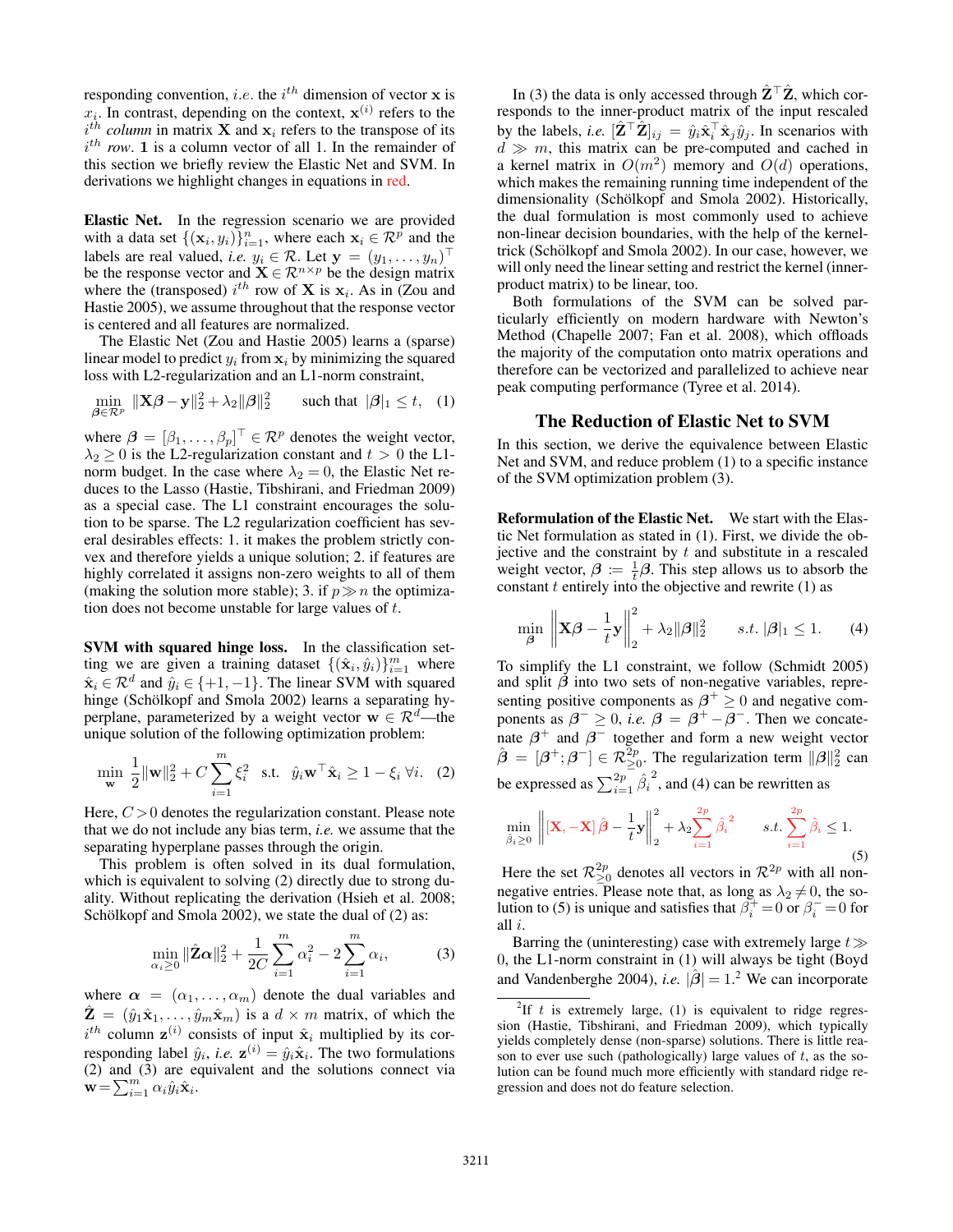this equality constraint into (5) and obtain

$$
\min_{\hat{\beta}_i \ge 0} \left\| \left[ \mathbf{X}, -\mathbf{X} \right] \hat{\boldsymbol{\beta}} - \frac{1}{t} \mathbf{y} \right\|_2^2 + \lambda_2 \sum_{i=1}^{2p} \hat{\beta}_i^2 \quad s.t. \sum_{i=1}^{2p} \hat{\beta}_i = 1. \tag{6}
$$

We construct a matrix  $\hat{\mathbf{Z}} = [\hat{\mathbf{X}}_1, -\hat{\mathbf{X}}_2]$  such that  $\hat{\mathbf{Z}}\hat{\boldsymbol{\beta}} =$  $[\mathbf{X}, -\mathbf{X}] \hat{\boldsymbol{\beta}} - \frac{1}{t} \mathbf{y}$ . As  $\mathbf{1}^\top \hat{\boldsymbol{\beta}} = 1$ , we can expand  $\mathbf{y} = \mathbf{y} \mathbf{1}^\top \hat{\boldsymbol{\beta}}$ and define  $\hat{\mathbf{X}}_1 = \mathbf{X} - \frac{1}{t} \mathbf{y} \mathbf{1}^\top$  and  $\hat{\mathbf{X}}_2 = \mathbf{X} + \frac{1}{t} \mathbf{y} \mathbf{1}^\top$ . If we substitute  $\hat{Z}$  into (6) it becomes

$$
\min_{\hat{\beta}_i \ge 0} \|\hat{\mathbf{Z}}\hat{\boldsymbol{\beta}}\|_2^2 + \lambda_2 \sum_{i=1}^{2p} \hat{\beta}_i^2 \qquad s.t. \sum_{i=1}^{2p} \hat{\beta}_i = 1. \tag{7}
$$

In the remainder of this section we show that one can obtain the optimal solution  $\hat{\beta}^*$  for (7) by carefully constructing a binary classification data set  $\hat{\mathbf{X}}, \hat{\mathbf{y}}$  such that  $\hat{\boldsymbol{\beta}}^* =$  $\alpha^*/|\alpha^*|_1$ , where  $\alpha^*$  is the solution for the SVM dual (3) for  $\mathbf{X}, \hat{\mathbf{y}}$ .

Data set construction. We construct a binary classification data set with  $m = 2p$  samples and  $d = n$  features consisting of the columns of  $\hat{\mathbf{X}} = [\hat{\mathbf{X}}_1, \hat{\mathbf{X}}_2]$ . Let us denote this set as  $\{(\hat{\mathbf{x}}^{(1)}, \hat{y}_1), \ldots, (\hat{\mathbf{x}}^{(2p)}, \hat{y}_{2p})\}$ , where each  $\hat{\mathbf{x}}^{(i)} \in \mathcal{R}^n$  and  $\hat{y}_1, \dots, \hat{y}_p = +1$  and  $\hat{y}_{p+1}, \dots, \hat{y}_{2p} = -1$ . In other words, the columns of  $\hat{\mathbf{X}}_1$  are of class +1 and the columns of  $\mathbf{X}_2$  are of class  $-1$ . It is straight-forward to see that for  $\hat{\mathbf{Z}} = [\hat{\mathbf{X}}_1, -\hat{\mathbf{X}}_2]$ , as used in (7), we have  $\hat{\mathbf{Z}} = (\hat{y}_1 \hat{\mathbf{x}}_1, \dots, \hat{y}_m \hat{\mathbf{x}}_m)$ , matching the definition in (3). In other words, the solution of (3) with  $\hat{Z}$  is the SVM classifier when applied to  $\hat{\mathbf{X}}$ ,  $\hat{\mathbf{y}}$ .

**Optimal solution.** Let  $\alpha^*$  denote the optimal solution of (3), when optimized with this matrix  $\hat{\mathbf{Z}}$  and  $C = \frac{1}{2\lambda_2}$ . We will now reshape the SVM optimization problem  $(3)$  into the Elastic Net (7) without changing the optimal solution, *α*<sup>∗</sup> (up to scaling). First, knowing the optimal solution to (3), we can add the constraint  $\sum_{i=1}^{2p} \alpha_i = |\alpha^*|_1$ , which is trivially satisfied at the optimum,  $\alpha^*$ , and (3) becomes:

$$
\min_{\alpha_i \ge 0} \|\hat{\mathbf{Z}}\mathbf{\alpha}\|_2^2 + \lambda_2 \sum_{i=1}^{2p} \alpha_i^2 - 2 \sum_{i=1}^{2p} \alpha_i. \quad s.t. \sum_{i=1}^{2p} \alpha_i = |\mathbf{\alpha}^*|_1.
$$
\n(8)

Because of this equality constraint, the last term in the objective function in (8),  $-2\sum_{i=1}^{2p} \alpha_i = -2|\alpha^*|_1$ , becomes a constant and can be dropped. Removing this constant term does not affect the solution and leads to the following equivalent optimization:

$$
\min_{\alpha_i \ge 0} \|\hat{\mathbf{Z}} \alpha\|_2^2 + \lambda_2 \sum_{i=1}^{2p} \alpha_i^2 \quad s.t. \sum_{i=1}^{2p} \alpha_i = |\alpha^*|_1. \tag{9}
$$

Note that the only difference between (9) and (7) is the scale of design variables. If we divide<sup>3</sup> the objective by  $|\alpha^*|_1^2$  and

the constraint by  $|\alpha^*|_1$  and introduce a change of variable,  $\beta_i = \alpha_i/|\alpha^*|_1$  we obtain exactly (7) and its optimal solution  $\hat{\boldsymbol{\beta}}^* \!=\! \boldsymbol{\alpha}^*/|\boldsymbol{\alpha}^*|_1.$ 

Implementation details. To highlight the fact that this reduction is not just of theoretical value but highly practical, we summarize it in Algorithm 1 in MATLAB<sup>TM</sup> code.<sup>4</sup> We refer to our algorithm as *Support Vector Elastic Net (SVEN)*. As mentioned in the *background* section, the dual and primal formulations of SVM have different time complexities and we choose the faster one depending on whether  $2p > n$  or vice versa. Line 7 converts the primal variables **w** to the dual solution  $\alpha$  (Schölkopf and Smola 2002). Many solvers (Bottou 2010; Chapelle 2007; Fan et al. 2008; Tyree et al. 2014) have been developed for the linear SVM problem (2). In practice, it is no problem to find an implementation with no bias term. Some implementations we investigate do not use a bias by default (*e.g. liblinear* (Fan et al. 2008)) and for others it is trivial to remove (Chapelle 2007). In our experiments we use an SVM implementation based on Chapelle's original exact linear SVM implementation (Chapelle 2007) (which can solve the dual and primal formulation respectively). The resulting algorithm is exact and uses a combination of conjugate gradient (until the number of potential support vectors is sufficiently small) and Newton steps. The majority of the computation time is spent in the Newton updates. As pointed out by Tyree et al. 2014, the individual Newton steps can be parallelized trivially by using parallel BLAS libraries (which is the default in  $\text{MATLAB}^{\text{TM}}$ ), as it involves almost exclusively matrix operations. We also create a GPU version by casting several key matrices as *gpuArray*, a MATLABTM internal variable type that offloads computation onto the GPU.5

Feature selection and Lasso. It is worth considering the algorithmic interpretation of this reduction. Each input  $\hat{\mathbf{x}}_i$ in the SVM data set corresponds to a feature of the original Elastic Net problem. Support Vectors correspond to features that are selected, *i.e.*  $\beta_i \neq 0$ . If  $\lambda_2 \rightarrow 0$  the Elastic Net becomes LASSO (Hastie, Tibshirani, and Friedman 2009), which has previously been shown to be equivalent to the hard-margin SVM (Jaggi 2013). It is reassuring to see that our formulation recovers this relationship as a special case, as  $\lambda_2 \rightarrow 0$  implies that  $C \rightarrow \infty$ , converting (2) into the hardmargin SVM. (In practice, to avoid numerical problems with very large values of C, one can treat this case specially and call a hard-margin SVM implementation in lines 6 and 9 of Algorithm 1.)

Time complexity. The construction of the input only requires  $O(np)$  operations and the majority of the running time will, in all cases, be spent in the SVM solver. As a result, our algorithm has great flexibility, and for any dataset

<sup>&</sup>lt;sup>3</sup>This is not well defined if  $|\alpha^*|_1 = 0$ , which is the overregularized case when  $\lambda_2 \to \infty$ . Here, the SVM selects no support vectors, *i.e.*  $\alpha = 0$ , and the solution to (1) is  $\beta = 0$ .

<sup>&</sup>lt;sup>4</sup>For improved readability, some variable names are mathematical symbols and would need to be substituted in clear text (*e.g. α* should be *alpha*)

<sup>&</sup>lt;sup>5</sup>The *gpuArray* was introduced into MATLAB<sup>TM</sup> in 2013.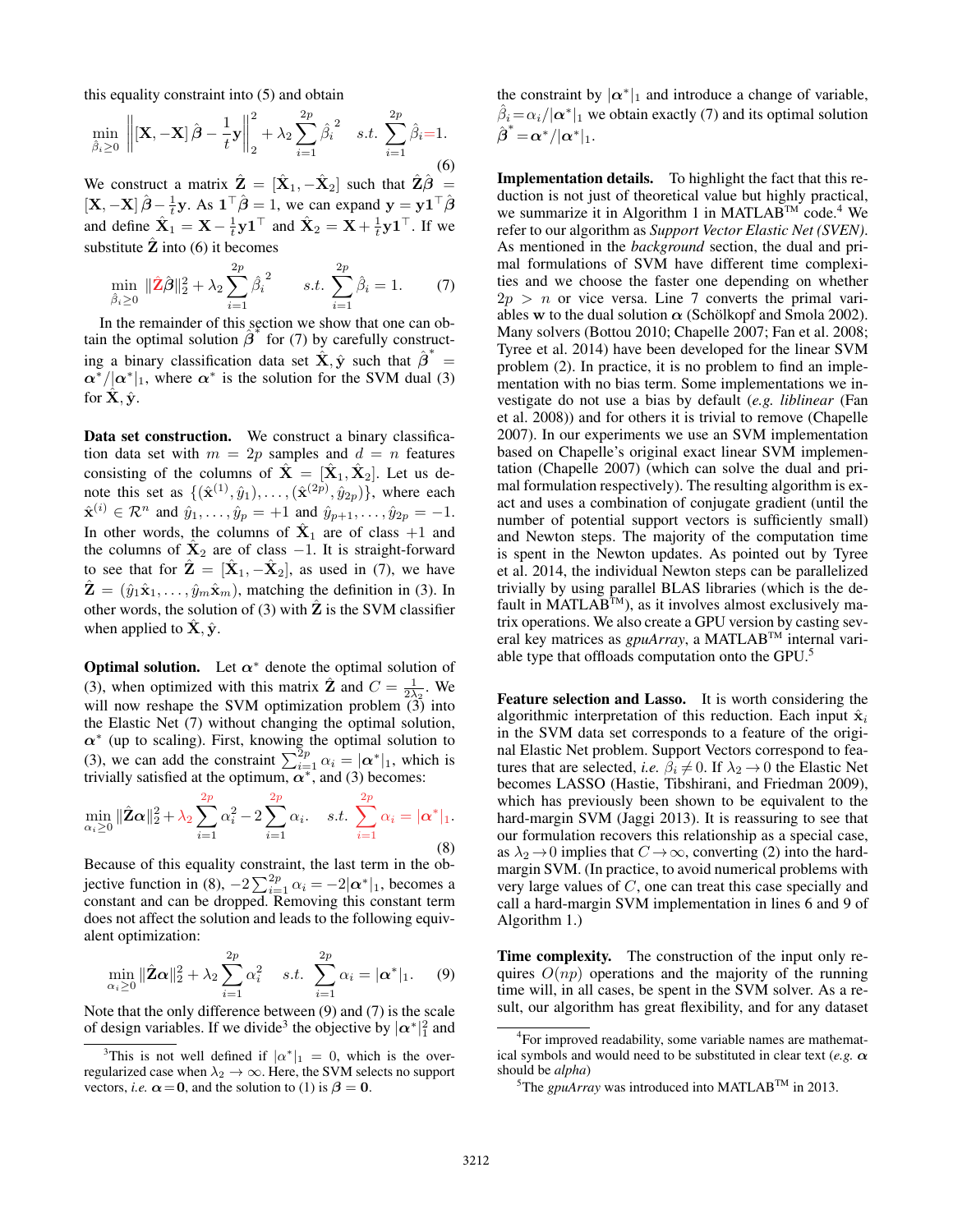#### Algorithm 1 MATLAB<sup>TM</sup> implementation of SVEN.

- 1: **function**  $\beta$  = SVEN(X, y, t,  $\lambda_2$ ); 2:  $[n p] = size(X);$
- 3: Xnew =  $[bsxtun(@minus, X, y.lt); bsxtun(@plus, X,$  $y.(t)]$ ;
- 4: Ynew =  $[ones(p,1); -ones(p,1)];$
- 5: if  $2p > n$  then
- 6:  $\mathbf{w} = \text{SVMPrimal}(Xnew, Ynew, C = 1/(2\lambda_2));$
- 7:  $\alpha = C * \max(1-Ynew.*(Xnew*w),0);$
- 8: else
- 9:  $\alpha = \text{SVMDual}(\text{Xnew}, \text{Ynew}, \text{C} = 1/(2\lambda_2));$
- 10: end if
- 11:  $\beta = t * (\alpha(1:p) \alpha(p+1:2p)) / \text{sum}(\alpha);$

with  $n$  inputs and  $p$  dimensions, we can choose an SVM implementation with a running time that is advantageous for that dataset. Chapelle's MATLABTM implementation can scale in the worst case either  $O(n^3)$  (primal mode) or  $O(p^3)$ (dual mode) (Chapelle  $2007$ ).<sup>6</sup> In the typical case the time complexity is known to be much better. Especially for the dual formulation we can in practice achieve a running time far below  $O(p^3)$ , as the worst case assumes that all points are support vectors. In the Elastic Net setting, this would correspond to all features being kept. A more realistic practical running time is on the order of  $O(\min(p, n)^2)$ , depending on the number of features selected (as regulated by t).

SVM implementations with other time complexities can easily be adapted to our setting, for example (Joachims 2006) would allow training in time  $O(np)$  and recent work even suggests solvers with sub-linear time complexity (Hazan, Koren, and Srebro 2011) (although the solution might be insufficiently exact for our purposes in practice).

### Related Work

The main contribution of this paper is the practical reduction from Elastic Net to SVMs. Our work is inspired by a recent theoretical contribution, (Jaggi 2013), which reveals the close relation between Lasso and hard-margin SVMs. The first equivalence results between sparse approximation and SVMs were discovered by (Girosi 1998), who established a connection in noise free learning settings. We extend this line of work and prove a non-trivial equivalence between the Elastic Net and the soft-margin SVM and we derive a practical algorithm, which we validate experimentally.

Large scale Elastic Net. Our parallel implementation of the Elastic Net showcases the immediate usefulness of our reduction. Although the Elastic Net has been widely deployed in many machine learning applications only little effort has been made towards efficient parallelization. The coordinate gradient descent algorithm has become the dominating strategy for the optimization.



Figure 1: The regularization paths of *glmnet* (left) and SVEN (GPU) (right) on the *prostate* dataset. Each line corresponds to the value of  $\beta_i^*$  as a function of the L1 budget t. The two algorithms match exactly for all values of  $t$ .

The state-of-the-art single-core implementation for solving the Elastic Net problem is the *glmnet* package, developed by Friedman (Friedman, Hastie, and Tibshirani 2010). As far as we know, it is the fastest off-the-shelf solver for the Elastic Net, which can be primarily attributed to the very careful Fortran implementation and code optimizations. Due to its inherent sequential nature, the coordinate descent algorithm is extremely hard to parallelize. The *Shotgun* algorithm, (Bradley et al. 2011), is among the first to parallelize coordinate descent for Lasso. This implementation can handle extremely sparse large scale datasets that other software, including *glmnet*, cannot cope with due to memory constraints. The *L1 LS* algorithm (Kim et al. 2007), transforms the Lasso to its dual form directly and uses a log-barrier interior point method for optimization. The optimization is based on the Preconditioned Conjugate Gradient (PCG) method to solve Newton steps, which is suitable for sparse large scale compressed sensing problems. Liu *et al.* (2009) propose the SLEP algorithm to solve Elastic Net by efficiently computing the Euclidean projection onto a closed convex set including L1 ball. Shalev-Shwartz *et al.* (2014) use a proximal version of stochastic dual coordinate ascent, which allows non-smooth regularization function such as Elastic Net. Different than applying gradient based methods, Zou and Hastie (2005) introduce the use of LARS (Efron et al. 2004) to solve the Elastic Net problem.

On the SVM side, one of the most popular and userfriendly implementations is the *libsvm* library (Chang and Lin 2011). However, it is optimized to solve kernel SVM problems using sequential minimal optimization (SMO) (Platt and others 1998), which is not efficient for the specific case of linear SVM. The *liblinear* library (Fan et al. 2008) is specially tailored for linear SVMs, including the squared hinge loss version. However, we find that on modern multi-core platforms (with and without GPU acceleration) algorithms that actively seek updates through matrix operations (Tyree et al. 2014) tend to be substantially faster (in both settings,  $p \gg n$  and  $n \gg p$ ).

### Experimental Results

In this section, we conduct extensive experiments to evaluate SVEN on twelve real world data sets. We first provide a brief description of the experimental setup and the data sets, then

<sup>&</sup>lt;sup>6</sup>As it is slightly confusing it is worth re-emphasizing that if the original data has  $n$  samples with  $p$  dimensions, the constructed SVM problem has  $2p$  samples with n dimensions.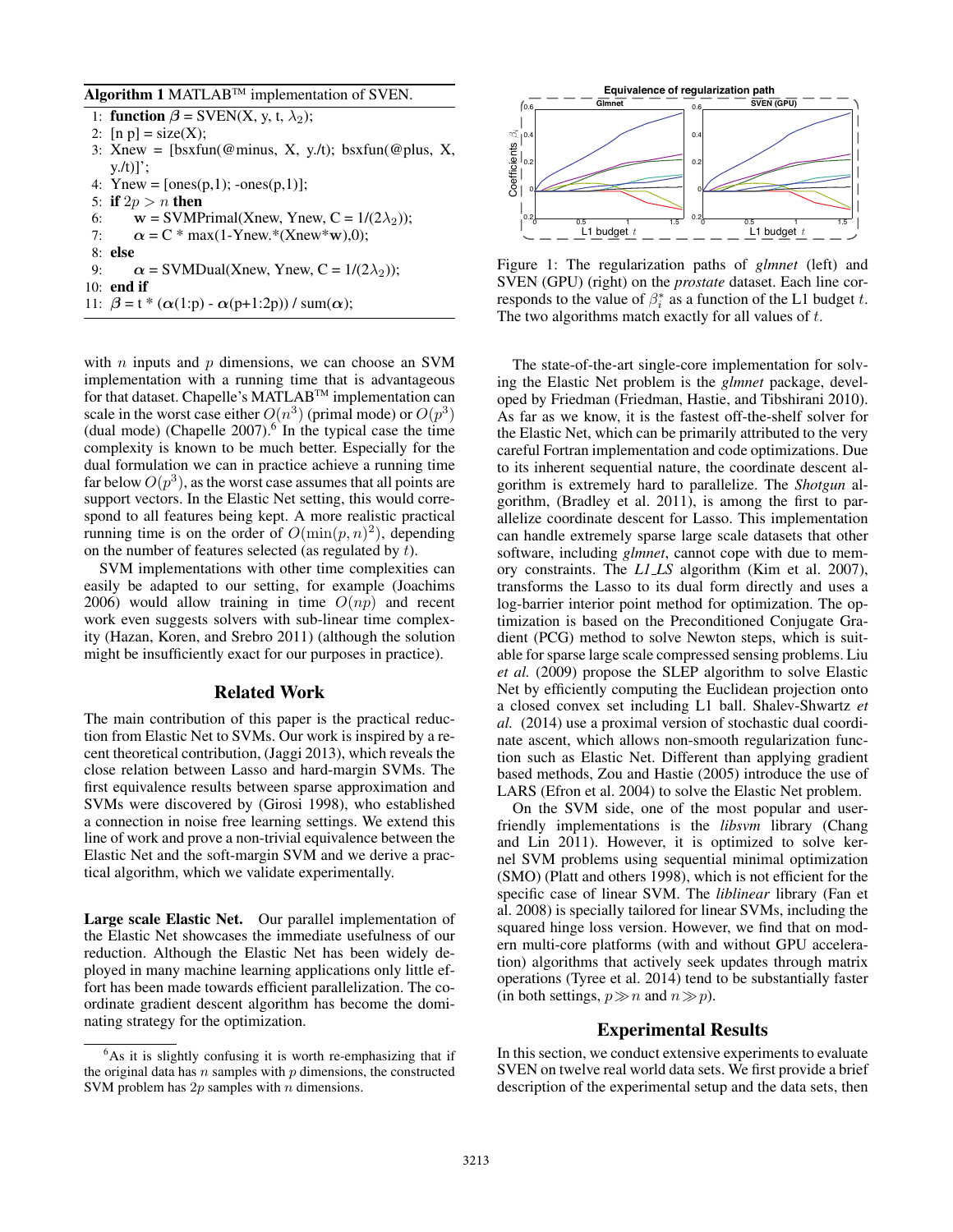

Figure 2: Training time comparison of various algorithms in  $p \gg n$  scenarios. Each marker compares an algorithm with SVEN (GPU) on one (out of eight) datasets and one parameter setting. The X,Y-axes denote the running time of SVEN (GPU) and that particular algorithm on the same problem, respectively. All markers are above the diagonal line (except SVEN (CPU) for GLI-85), indicating that SVEN (GPU) is faster than all baselines in all cases.

we investigate the two common scenarios  $p \gg n$  and  $n \gg p$ separately.

Experimental Setting. We test our method on GPU and (multi-core) CPU under the names of SVEN (GPU) and SVEN (CPU), respectively. We compare against a large number of Elastic Net and Lasso implementations. *glmnet* (Friedman, Hastie, and Tibshirani 2010) is a popular and highly optimized Elastic Net software package. The *Shotgun* algorithm by Bradley et al. (Bradley et al. 2011) parallelizes coordinate gradient descent. *L1 LS* is a parallel MATLAB solver (for Lasso) implemented by Kim et al. (Kim et al. 2007). *SLEP* is an implementation by (Liu, Ji, and Ye 2009). We also compare against an implementation of LARS (Efron et al. 2004). Finally, we compare against the implementation of (Shalev-Shwartz and Zhang 2014). All the experiments were performed on an off-the-shelve desktop with two 8 core Intel(R) Xeon(R) processors of 2.67 GHz and  $96GB$ of RAM. The attached NVIDIA GTX TITAN graphics card contains 2688 cores and 6 GB of global memory.

Regularization path. On all data sets we compare 20 different settings for  $\lambda_2$  and t. We obtain these by first solving for the full solution path with *glmnet*. The *glmnet* implementation enforces the L1 budget not as a constraint, but as an L1-regularization penalty with a regularization constant  $\lambda_1$ . We obtain the solution path by slowly decreasing  $\lambda = \lambda_1 + \lambda_2$ and sub-sampling 20 evenly spaced settings along this path that lead to solutions with distinct number of selected features. If the *glmnet* solution for a particular parameter setting is  $\beta^*$  we obtain t by computing  $t = |\beta^*|_1$ . This procedure provides us with 20 parameter pairs  $(\lambda_2, t)$  for each data set on which we compare all algorithms. (For the pure Lasso implementations, *shotgun* and *L1 LS*, we set  $\lambda_2 = 0$ .)

Correctness. Throughout all experiments and all settings of  $\lambda_2$  and t we find that *glmnet* and SVEN obtain identical results up to the tolerance level. To illustrate the equivalence, Figure 1 shows the regularization path of SVEN (GPU) and *glmnet* on the *prostate cancer* data used in (Zou and Hastie 2005). As mentioned in the previous paragraph, we obtain the original solution path from *glmnet* and evaluate SVEN (GPU) on these parameter settings. The data has eight clinical features (*e.g.* log(cancer volume), log(prostate weight)) and the response is the log of prostate-specific antigen (lpsa). Each line in Figure 1 corresponds to the  $\beta_i^*$  value of some feature  $i = 1, \ldots, 8$  as a function of the L1 budget t. The two algorithms lead to exactly matching regularization paths as the budget t increases.

**Data sets with**  $p \gg n$ . The  $p \gg n$  scenario may be the most common application setting for the Elastic Net and Lasso and there is an abundance of real world data sets. We evaluate all methods on the following eight of them: GLI-85, a dataset that screens a large number of diffuse infiltrating gliomas through transcriptional profiling; SMK-CAN-187, a gene expression dataset from smokers w/o lung cancer; GLA-BRA-180, a dataset concerning analysis of gliomas of different grades; Arcene, a dataset from the NIPS 2003 feature selection contest, whose task is to distinguish cancer versus normal patterns from mass spectrometric data; Dorothea, a sparse dataset from the NIPS 2003 feature selection contest, whose task is to predict which compounds bind to Thrombin.<sup>7</sup> Scene15, a scene recognition data set (Lazebnik, Schmid, and Ponce 2006; Xu, Weinberger, and Chapelle 2012) where we use the binary class 6 and 7 for feature selection; PEMS (Bache and Lichman 2013), a dataset that describes the occupancy rate, between 0 and 1, of different car lanes of San Francisco bay

 $7$ We removed features with all-zero values across all inputs.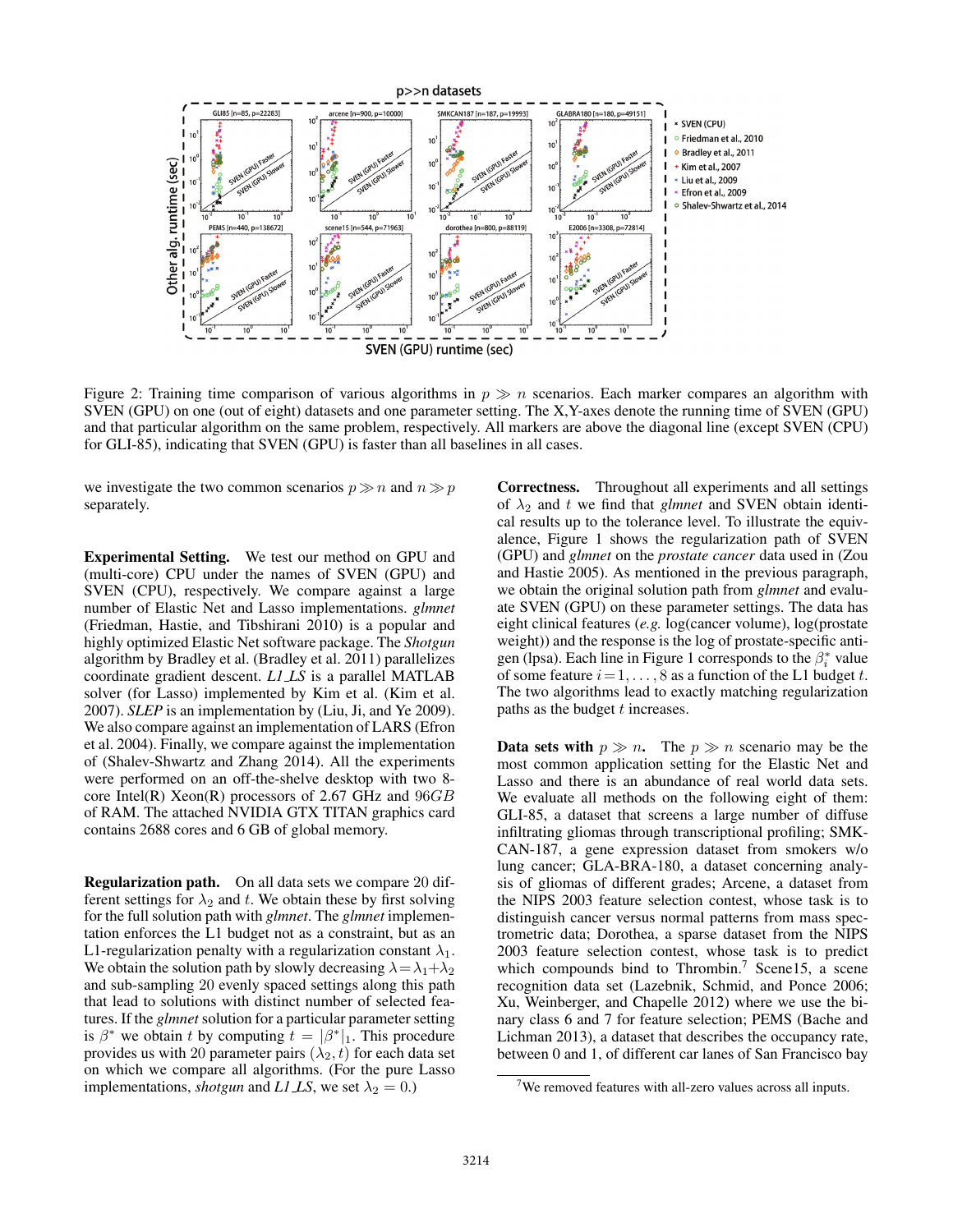

Figure 3: Training time comparison of various algorithms in  $n \gg p$  scenarios. Each marker compares an algorithm with SVEN (GPU) on one (out of four) datasets and one parameter setting. The X,Y-axes denote the running time of SVEN (GPU) and that particular algorithm on the same problem, respectively. All markers are above the diagonal line, as SVEN (GPU) is faster in all cases.

area freeways. E2006-tfidf, a sparse dataset whose task is to predict risk from financial reports based on TF-IDF feature representation.<sup>8</sup>

Evaluation ( $p \gg n$ ). Figure 2 depicts training time comparisons of the six baseline algorithms and SVEN (CPU) on the eight datasets with SVEN (GPU). Each marker corresponds to a comparison of one algorithm and SVEN (GPU) in one particular setting along the regularization path. It's ycoordinate corresponds to the training time required for the corresponding algorithm and its x-coordinate corresponds to the training time required for SVEN (GPU) with the exact same L1-norm budget and  $\lambda_2$  value. All markers above the diagonals corresponds to runs where SVEN (GPU) is faster, and all markers below the diagonal corresponds to runs where SVEN (GPU) is slower.

We observe several general trends: 1. Across *all* eight data sets SVEN (GPU) always outperforms *all* baselines. The only markers below the diagonal are from SVEN (CPU) on the GLI-85 data set, which is the smallest and where the transfer time for the GPU is not offset by the gains in more parallel computation. 2. Even SVEN (CPU) outperforms or matches the performance of the fastest baseline across all data sets. 3. As the L1-budget  $t$  increases, the training time increase for all algorithms, but much more strongly for the baselines than for SVEN (GPU). This can be observed by the fact that the markers of one color (*i.e.* one algorithm) follow approximately lines with much steeper slope than the diagonal.

**Data sets with**  $n \gg p$ . For the  $n \gg p$  setting, we evaluate all algorithms on four additional datasets. MITFaces, a facial recognition dataset; the Yahoo learning to rank dataset, a dataset concerning the ranking of webpages in response to a search query; YearPredictionMSD (YMSD), a dataset of songs with the goal to predict the release year of a song from audio features; and FD, another face detection dataset.

**Evaluation** ( $n \gg p$ ). A comparison to all methods on all four datasets can be found in Figure 3. The speedups of SVEN (GPU) are even more pronounced in this setting. The training time of SVEN (GPU) is completely dominated by

the kernel computation and therefore almost identical for all values of t and  $\lambda_2$ . Consequently all markers follow vertical lines in all plots. The massive speedup of up to two orders of magnitude obtained by SVEN (GPU) over the baseline methods squashes all markers at the very left most part of the plot. *glmnet* fails to complete the FD dataset due to memory constraints and therefore we evaluate on the  $\lambda_2$  and t values along the solution path from the other face recognition data set, MITFaces. As in the  $p \gg n$  case, all solutions returned by both versions of SVEN match those of *glmnet* exactly.

## Conclusion

This paper provides a rare case of an initially purely theoretical contribution with strong practical implications. Algorithmic reductions are very promising for the machine learning literature for many theoretical and practical reasons. In particular, the use of algorithmic reductions to obtain parallelization and improved scalability has several intriguing benefits: 1. no new learning algorithm has to be implemented and optimized by hand (besides the small transformation code); 2. the burden of code maintenance reduces to the single highly optimized algorithm (in this case SVM); 3. the implementation is very reliable from the start as almost the entire execution time is spent in a well established and tested implementation. The squared hinge-loss SVM formulation can be solved almost entirely with large matrix operations, which are already parallelized (and maintained) by highperformance experts through BLAS libraries (*e.g.* CUBLAS for NVIDIA GPUs).

We hope that this paper will benefit the community in at least two ways: Practitioners will obtain a new stable and blazingly fast implementation of Elastic Net and Lasso; and machine learning researchers might identify and derive different algorithmic reductions to facilitate similar performance improvements with other learning algorithms. SVEN is available at http://sven.weinbergerweb.com.

Acknowledgements. QZ and SS are supported by National Natural Science Foundation of China under Grants 41427806 and 61273233, National Key Technology R&D Program under grant 2012BAF01B03, Research Fund for the Doctoral Program of Higher Education under Grant 20130002130010, the Project of China Ocean Association under Grant DY125-25-02, and Tsinghua University Initia-

<sup>&</sup>lt;sup>8</sup>Here, we reduce the training set size by subsampling to match the size of the test set,  $n = 3308$ .